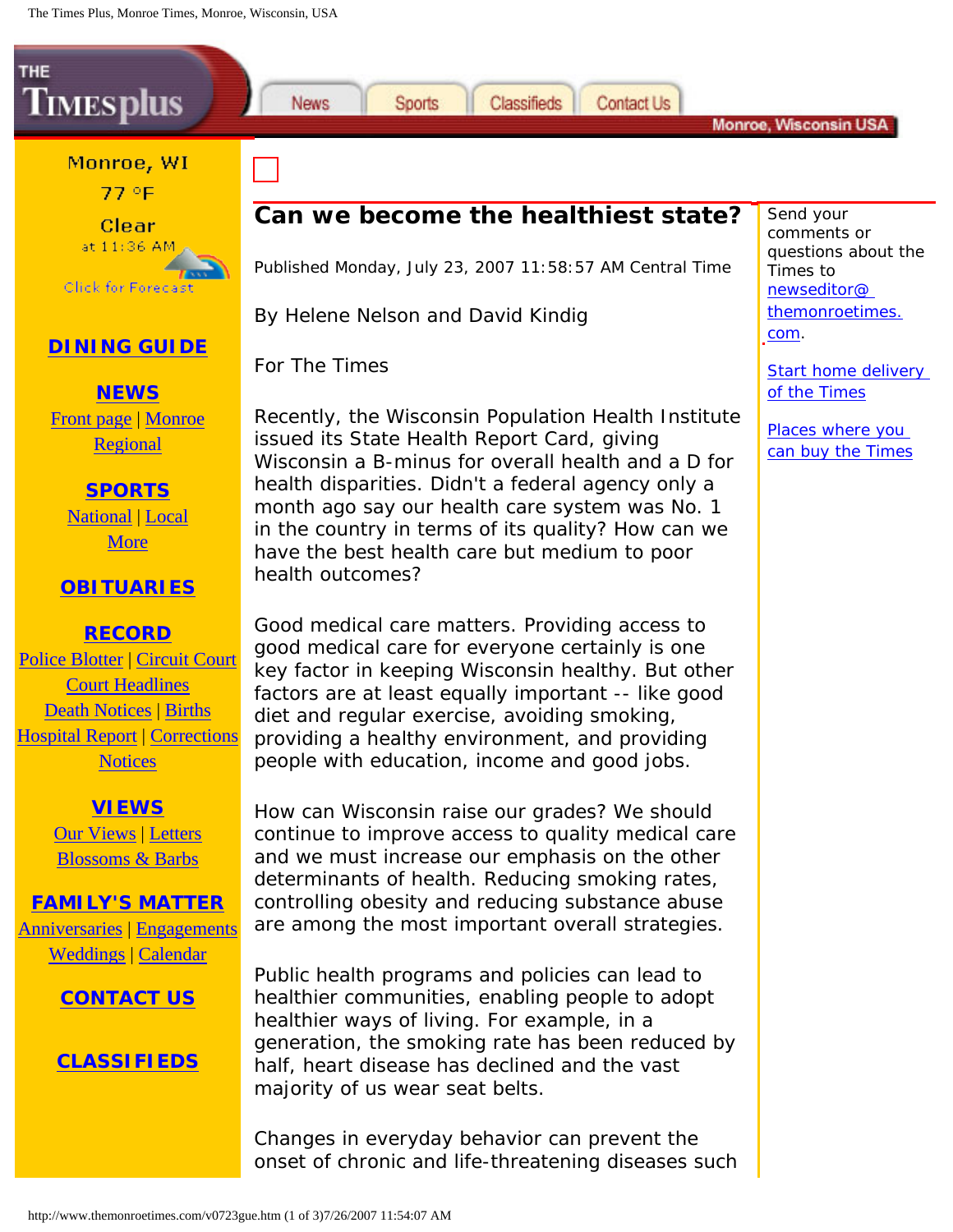as cancer, heart attack and stroke, diabetes and emphysema and reduce accidental injury and death in accidents. This will extend the length and quality of our lives -- and incidentally, reduce high medical costs by preventing avoidable illness, injury and disability.

Improving our health will require changes from individuals and from institutions -- government, schools and businesses. Think of the change in many people's diets to healthier food and then Kellogg Co.'s recent announcement to "reformulate" their cereal. Or the slow adoption of individual smoke-free environments and now most of the national population resides in areas with smoke free laws. These changes have a substantial positive improvement on the health of the entire public without use of health care.

The report gives the entire Wisconsin "class" a Bminus in health. However, the health of various groups within the class are so uneven that Wisconsin gets a "D" for health disparities. The state is not doing well to foster the health of groups such as African-Americans, Native Americans, rural residents and people with lower educational attainment.

Also, Wisconsin does relatively less well in keeping our youngest and our oldest people healthy, where we get a C grade compared to the efforts of other states.

In addition to promoting healthy lifestyles for everyone, Wisconsin should adopt more specific strategies to overcome health disparities. For example, to ensure our state's healthy future, we should emphasize healthy birth outcomes and excellent early childhood development.

During the coming year, the Wisconsin Population Health Institute will be assessing the relative importance of these and other ways to improve Wisconsin's health "grades." We will attempt to recommend policies and programs that "work" to help Wisconsin become the healthiest State with the least health disparities.

This will not happen quickly, but it is a goal worthy